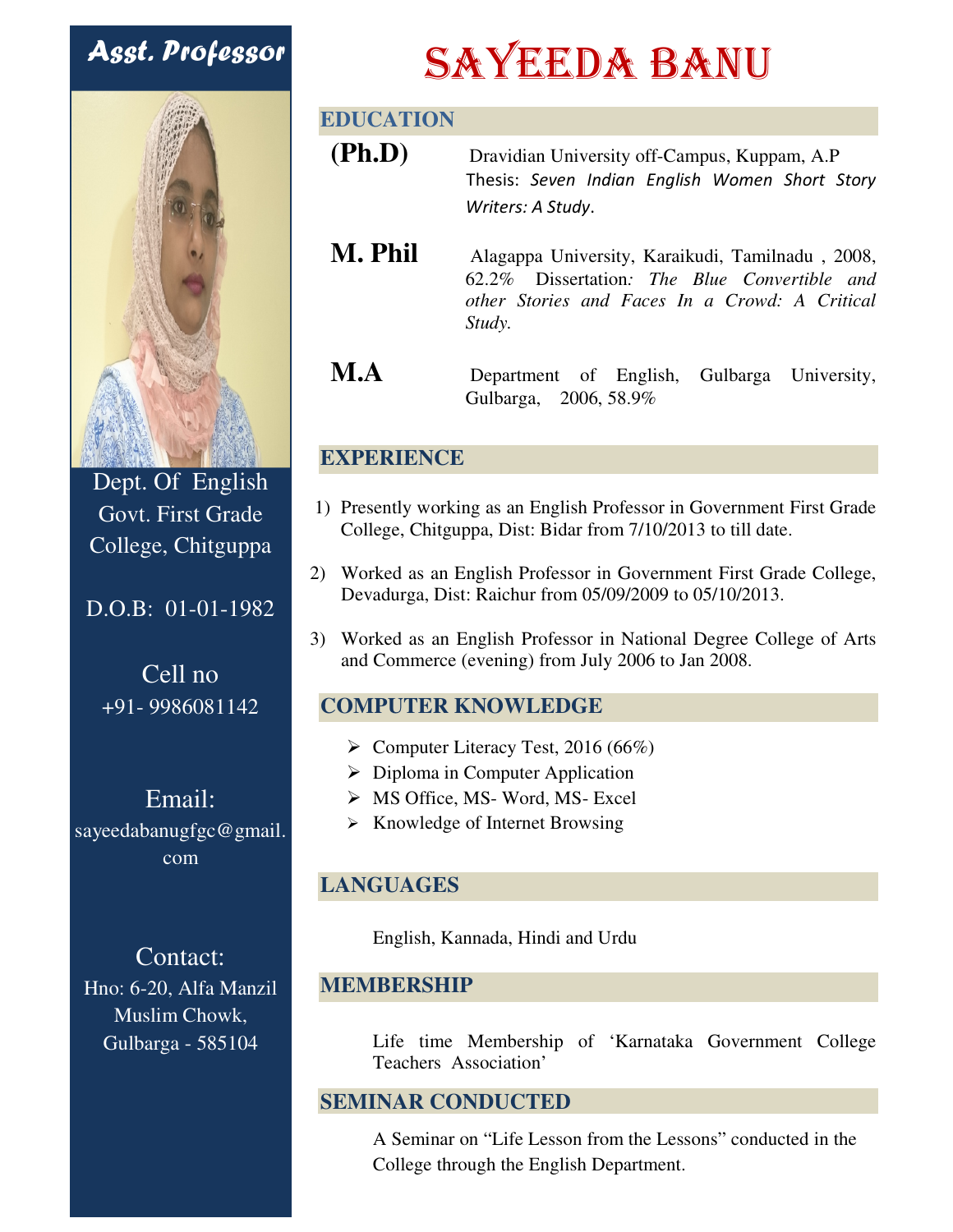#### **PUBLICATION**

#### **PUBLISHED**

"A Study of Sadiqa Peerbhoy's Short Stories " Deccan Literary Journal A BI Annual International Peer - Reviewed Journal for English Literary Studies (ISSN 2249-1910) Vol-II issue-04 January 2013

 "Prema Sastri's The Blue Convertible and Other Stories: A Critical Study "Deccan Literary Journal A BI Annual International Peer-Reviewed and Referred International Journal for English Literary and Language (ISSN 2249-1910) Vol- V Issue - X January 2016.

"The New Sudden Fiction and India" The Literary Voyage An International Journal for Scholarly and creative Writings (ISSN 2348- 5272) Vol III, Issue II, Sep 2016.

"Fictionalizing India" The Literary Voyage (ISSN 2348 5272)

"Women Empowerment in Draupadi By Mahashweta Devi" Deccan Studies & Historical Research Accociation Bijapur, Vijayapur in Collabiration with Karnataka State Women's University, Vijayapur. Vol-2, Issue-4, January –Feb, 2017 (ISSN 2249-9350)

Immigration: Disappointment and Sense of Loss in Kiran Desai's 'Loss of Inheriotance', Indigenous Indian Insights into Indian Literature Language & Culture Volume –II(ISBN 978-81-931871-8-0) 2018

"Power Politics In Arundothi Roy's God of Small Things, Elements Essentials of Community & Culture Vol-II (ISBN: 978-81-941626-2-9 2019july

#### **PRESENTED**

"Use of Body Language in Spoken English" in the two Day National Seminar on "Spoken English and its relevance in the Competitive world" held on  $26^{th}$  &  $27^{th}$  March 2010 organized by S.B.C Arts, SV Commerce and Science College Humnabad, Dist: Bidar.

 "Tribal Culture and Modernity" in the two day National Seminar on "Tribal Narratives" held from  $27<sup>th</sup>$  to  $28<sup>th</sup>$  March 2015 organized by department of English, Central University of Karnataka, Kalaburagi in collaboration with Indira Gandhi National Tribal University, Amarkantak, M.P and Central Sahitya Akademi New Delhi.

"Opportunities & Challenges in Higher Level of Education" in the two day State Level Seminar on "Higher Education: Opportunities and Challenges" held on 29/02/2016 to 1/03/2016 jointly organized by Hyderabad Karnataka Government college Professors' Federation and Gulbarga University, Kalaburagi.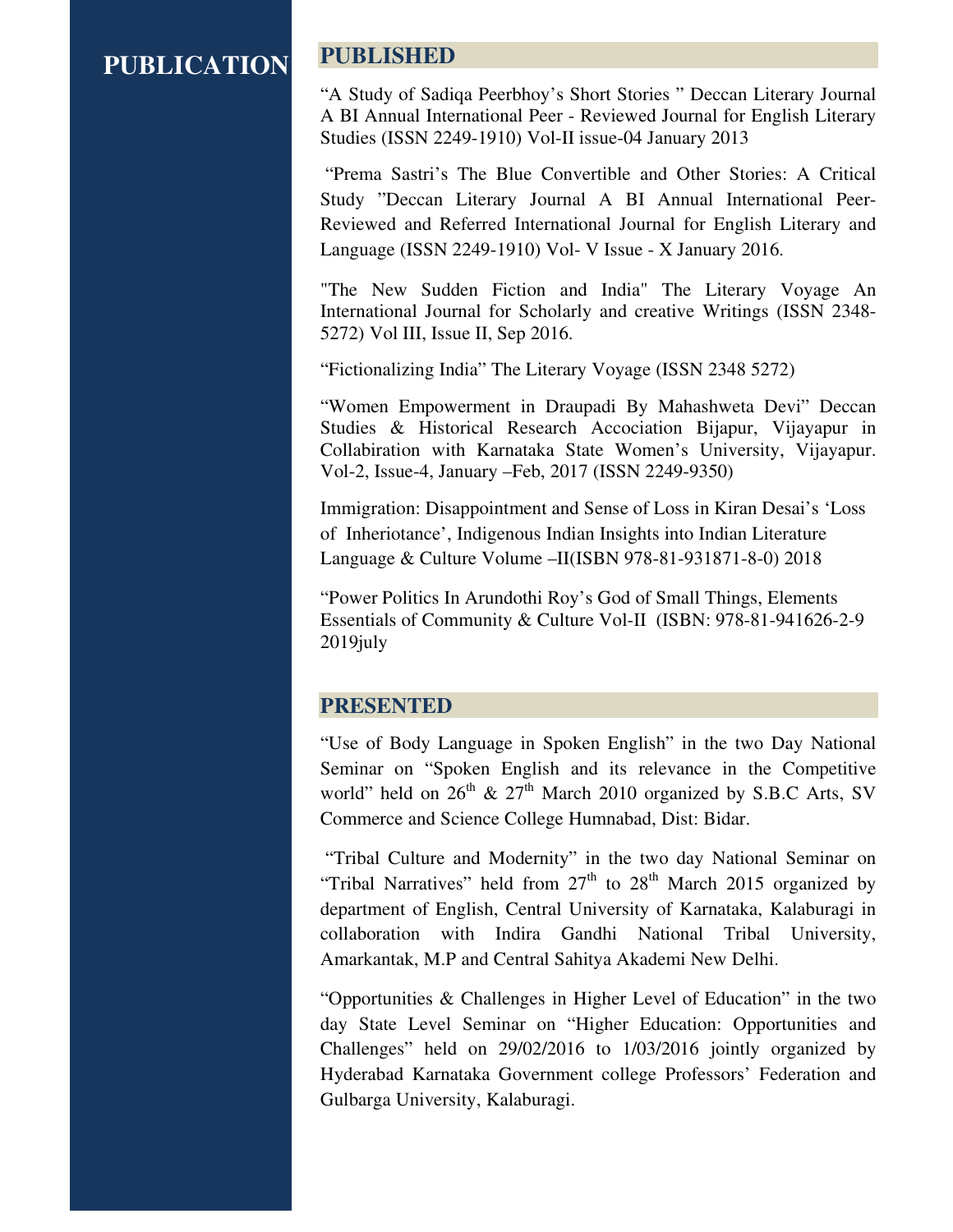"Impact of Globalization in Commerce Education" One day National Conference on New Technological Trends in Teacher Education: With Respect to Two year B.Ed and Employability held on  $25<sup>th</sup>$  April 2016 Organized by Sri Murugha Rajendra Swamiji B.Ed. and M.Ed. College, Kalaburgi.

"Women Empowerment in Draupadi By Mahashweta Devi" One Day Multidisciplinary International Seminar on Status of Women in India. Held on  $26<sup>th</sup>$  Feb 2017 by Deccan Studies & Historical Research Accociation Bijapur, Vijayapur in Collaboration with Karnataka State Women's University, Vijayapur.

 "Economic Ideas of Dr. B.R. Ambedkar and its relevance for Indian Economy", One day National Level Seminar on  $17<sup>th</sup>$  Dec 2016 by Hyberbabad Karnataka Government college Prof Federation

"Impact of Demonitization on MSME's" Two days National Seminar on  $27<sup>th</sup>$  &  $28<sup>th</sup>$  Sep 2017 Organised by Govt First Grade College, Sedam in Association with Indian Council of Social Science Research

"Role of Teachers in Higher Education", Two days national multidisciplinary seminar on  $19<sup>th</sup>$  &  $20<sup>th</sup>$  of march 2018 organized by Reshmi UG and PG college Kalaburgi.

"Immigration: Disappointment and Sense of Loss in Kiran Desai's 'Loss of Inheritance' Two day international Conference held on  $26<sup>th</sup>$  &  $27<sup>th</sup>$ Feb 2018 by SSK Basaveshwar Arts, Science, Commerce UG and PG College, Basawakalyan.

"Cyber Literature and English Language", One day Multidisciplinary National seminar on 23<sup>rd</sup> March 2019 by Govt College Autonomous College Kalaburgi

"Power Politics in Arun Dothi Roy's God of Small Things", Two day International conference from  $29<sup>th</sup>$  -30<sup>th</sup> July 2019 by S.B college of Science and Arts Kalaburgi.

"Literary Imagination of Marginality and Visions of a Better Future" Two day International Conference held during  $30<sup>th</sup>$ ,  $31<sup>st</sup>$  and  $1<sup>st</sup>$  Sep 2019 by Sharnbaswa University, Kalaburgi.

## SEMINARS ATTENDED

### **NATIONAL**

Participated in Two Day National Level Seminar *For College Teacher's to Inculcate Language and Learning Skills in Students* held on  $6<sup>th</sup>$  and  $7<sup>th</sup>$ November 2009 at Sharanabasveshwar College of Arts, Gulbarga.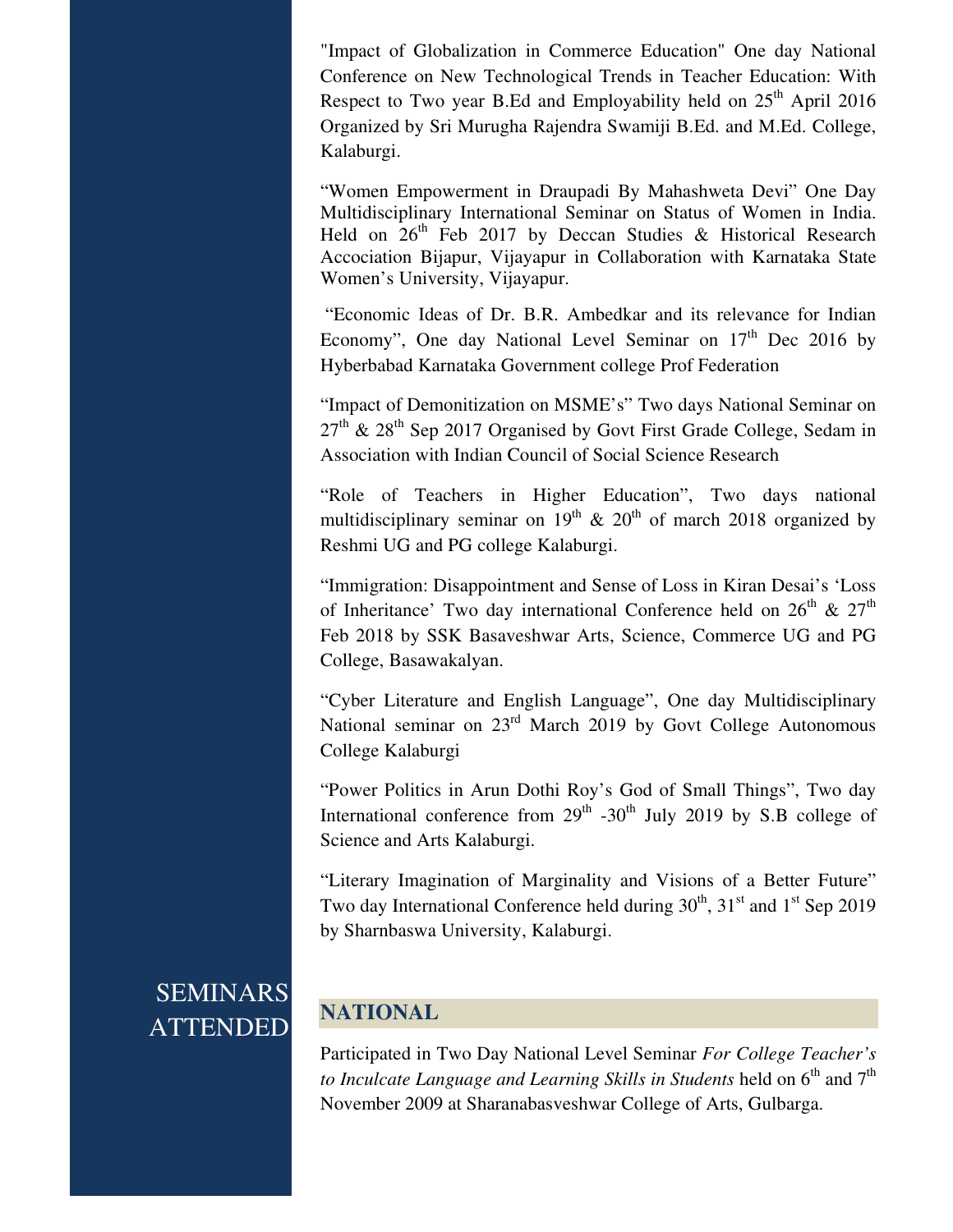Participated in the National Seminar on *Environment Education For Sustainable Development* organized by Purushottom Walawalkar Higher Secondary School, Mapusa in collaboration with CEE Goa from  $25<sup>th</sup>$  to  $27<sup>th</sup>$  November 2010.

Participated UGC sponsored two day National Seminar on *Relevance of Dr. Ambedkar's Thoughts on Present Generation* from 26<sup>th</sup> to 27<sup>th</sup> Feb 2011 held at SBC Arts SV Commerce's and Science College Humnabad.

Participated UGC sponsored National Level Seminar on *Importance of Communication Skills and Personality Development in the Modern World* held at AV Patil Degree college of Arts, Science and Commerce, Vidya Nagar, Aland from  $9<sup>th</sup>$  to  $10<sup>th</sup>$  September 2011.

Participated National Level Seminar on *Relevance of Buddha's Thoughts* held at Sri Veerbhadreshwar Education Trust Humnabad. On  $26<sup>th</sup>$  and  $27<sup>th</sup>$  March 2011AV Patil Degree college of Arts, Science and Commerce, Vidya Nagar, Aland from  $9<sup>th</sup>$  to  $10<sup>th</sup>$  September 2011.

UGC sponsored three days National Level Seminar on *Reflective Practice in the English Classroom* from  $2<sup>nd</sup>$  to  $4<sup>th</sup>$  March 2012 at S.S.K Basaveshwar College of Arts And Science, Basavakalyan.

Participated two days National Level Seminar on *Theorizing the Region* organized by the department of English, Central University of Karnataka, Gulbarga from  $27<sup>th</sup>$  to  $28<sup>th</sup>$  March 2013.

Participated in the one day National Seminar on *Alternative Thinking and Social Dialogue for women's Wellness* at Sharanabasaveshwar College of Arts, Kalaburagi on  $12^{th}$  April 2015.

Participated in the UGC sponsored two days National Seminar on *Usage of English Language Out Side the Classroom* on  $17<sup>th</sup>$  and  $18<sup>th</sup>$  April 2015 at Akka Mahadevi Mahila Maha Vidyalaya, Bidar.

Participated in two days National Seminar on *Dr. Rajkumar: Indian Theatre and Cinema* held from  $24<sup>th</sup>$  to  $25<sup>th</sup>$  April 2015 organized at The department of English Central University of Karnataka, Kalaburagi.

### WORKSHOP

#### **ATTENDED**

Participated in the State Level Two Days Workshop on *Quality in Teacher Education Practices* on 19<sup>th</sup> and 20<sup>th</sup> of November 2010 at Karnataka College of Education, Bidar.